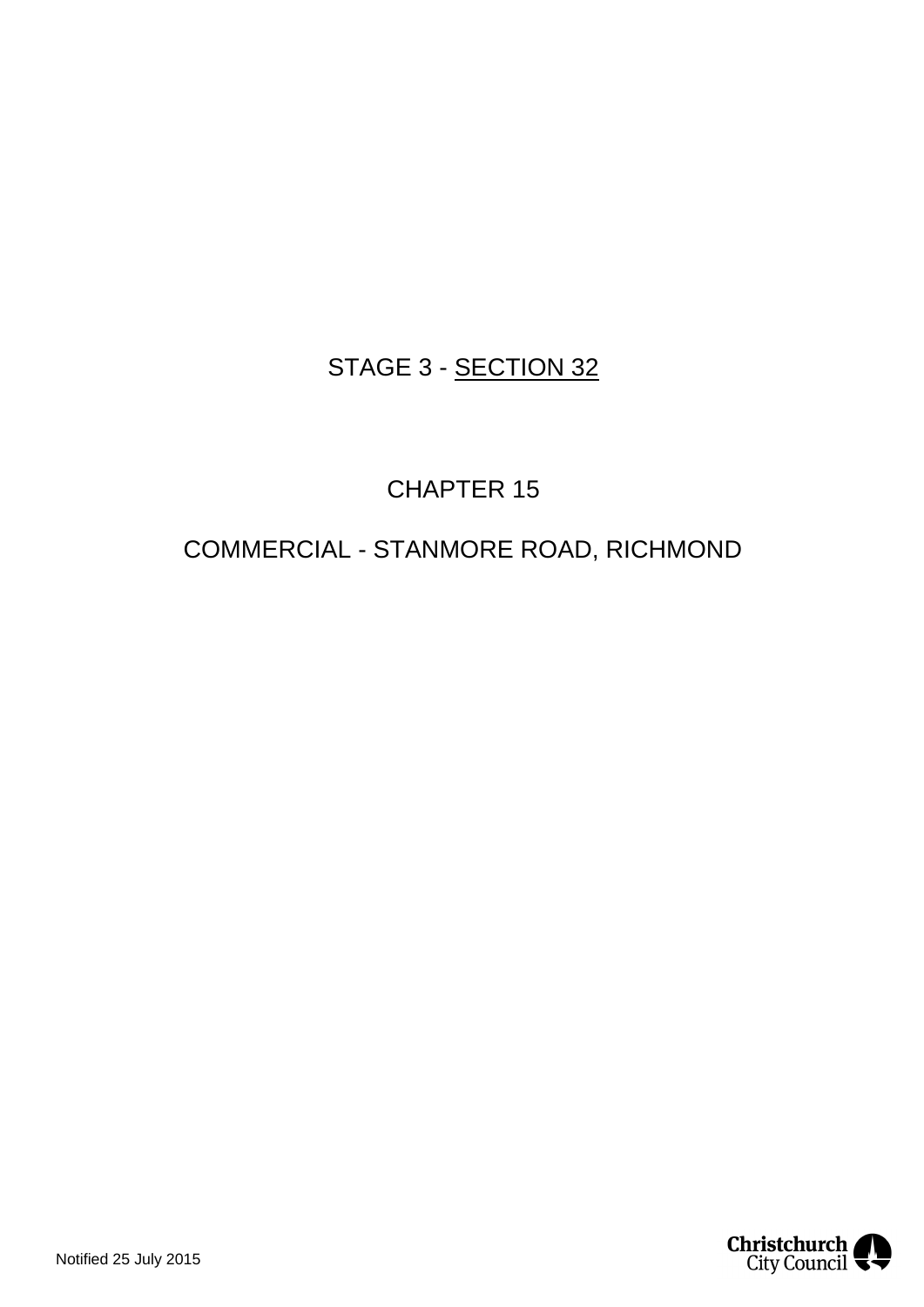## **Section 32 analysis**

The proposal is to rezone the land at 75 London Street and 311 Stanmore Road to Commercial Core. In stage 1 of the proposed Replacement District Plan, Council proposed the zoning of the subject land as Residential Medium Density (75 London Street) and Commercial Local (311 London Street).

The proposal as described above is based on the following evaluation. The evaluation has been made in respect of the (operative) Strategic Directions objectives and the Commercial proposal. In terms of the Commercial proposal an evaluation has been made against the Objectives of the Commercial proposal dated 11 June 2015 and attached to Council's closing legal submissions for the hearing on the Commercial and Industrial proposals. This reflects a more up to date position of Council than what was notified by Council in August 2014.

The Section 32 evaluation of the Commercial proposal as notified on 27 August 2014 provides an evaluation of the policy direction and objectives, which is relevant for those parts of the Commercial proposal dated 11 June 2015 that reflect the notified proposal.

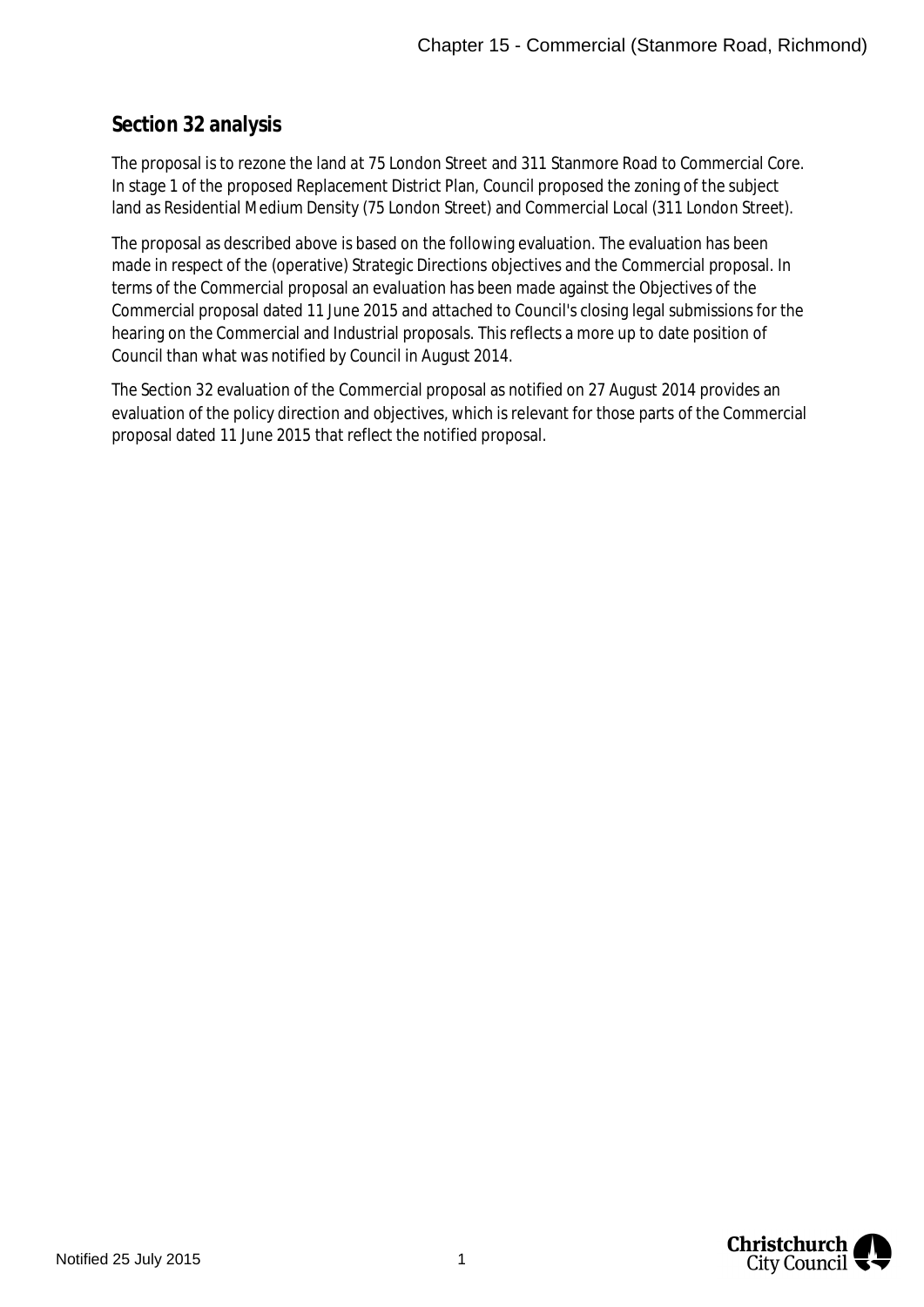| Evaluation of Effectiveness of the zoning and associated rules (and alternatives) |
|-----------------------------------------------------------------------------------|
|-----------------------------------------------------------------------------------|

|                           | Effectiveness of proposal against Objectives of the                                                                                                                                                                                                                                                                                                                                                                                                                                                                                                                                                                                                                                                                                                                                                                                                                                                                                                                                                                                                                                                                                                                                                                                                                                                                                                                                                                                                | <b>Benefits</b>                                                                                                                                                                                                                                                                                                                                                                                                                                                        | Costs                                                                                                                                                                                                                                                                                                                                                                                                                                                                                                                   |
|---------------------------|----------------------------------------------------------------------------------------------------------------------------------------------------------------------------------------------------------------------------------------------------------------------------------------------------------------------------------------------------------------------------------------------------------------------------------------------------------------------------------------------------------------------------------------------------------------------------------------------------------------------------------------------------------------------------------------------------------------------------------------------------------------------------------------------------------------------------------------------------------------------------------------------------------------------------------------------------------------------------------------------------------------------------------------------------------------------------------------------------------------------------------------------------------------------------------------------------------------------------------------------------------------------------------------------------------------------------------------------------------------------------------------------------------------------------------------------------|------------------------------------------------------------------------------------------------------------------------------------------------------------------------------------------------------------------------------------------------------------------------------------------------------------------------------------------------------------------------------------------------------------------------------------------------------------------------|-------------------------------------------------------------------------------------------------------------------------------------------------------------------------------------------------------------------------------------------------------------------------------------------------------------------------------------------------------------------------------------------------------------------------------------------------------------------------------------------------------------------------|
| Commercial<br>Core zoning | Commercial proposal<br>Rezoning the land to Commercial core is appropriate in<br>achieving:<br>a. Objective 3.3.1(a) of the Strategic Directions chapter<br>(meeting the community's needs for economic<br>development) by enabling ongoing use of the site for<br>commercial/ entertainment/ community uses serving<br>the surrounding residential catchment. It also fosters<br>investment certainty, minimises transaction costs and<br>reliance on resource consent processes (Objective<br>3.3.2 (a)) in providing clarity of the anticipated use of<br>the site and enabling redevelopment for a range of<br>activities.<br>Objective 2 of the Commercial proposal<br>b.<br>in<br>supporting intensification within the centre (clause<br>(a)(i) of Objective 2) by enabling a greater range of<br>activities to utilise the available resource at a greater<br>scale (up to 12 metres in height). Rezoning to<br>Commercial core is also consistent with and<br>strengthens the role of Richmond as a Neighbourhood<br>centre (Objective 2(a)(v))), which is intended as a focal<br>point for retail and community activities, and in some<br>cases, a broader range of activities (including<br>entertainment) as has existed and continues to occupy<br>the site. All but two other Neighbourhood centres have<br>a Commercial Core zoning to recognise the range of<br>activities and scale of development appropriate to their<br>role. | Provides for a range of activities as<br>permitted (subject in some cases to an<br>urban design assessment) reducing<br>compliance costs.<br>Meets the needs of the community for<br>their social wellbeing (including through<br>employment)<br>Enables redevelopment of a vacant site<br>contributing to the amenity of the<br>location and surrounds<br>Supports the efficient use of the site as<br>a physical resource in the context of<br>Section 5 to the RMA. | Enables<br>the<br>development<br>of a<br>supermarket or department store as an<br>anchor store which may attract a larger<br>number of people and has the potential<br>to generate significant effects. This<br>necessitates an assessment on a case by<br>case basis.<br>The requirement for an urban design<br>assessment for development over 1,000<br>$m2$ increases compliance costs.<br>Commercial development of the whole<br>site may result in greater effects than<br>are anticipated by the local community. |

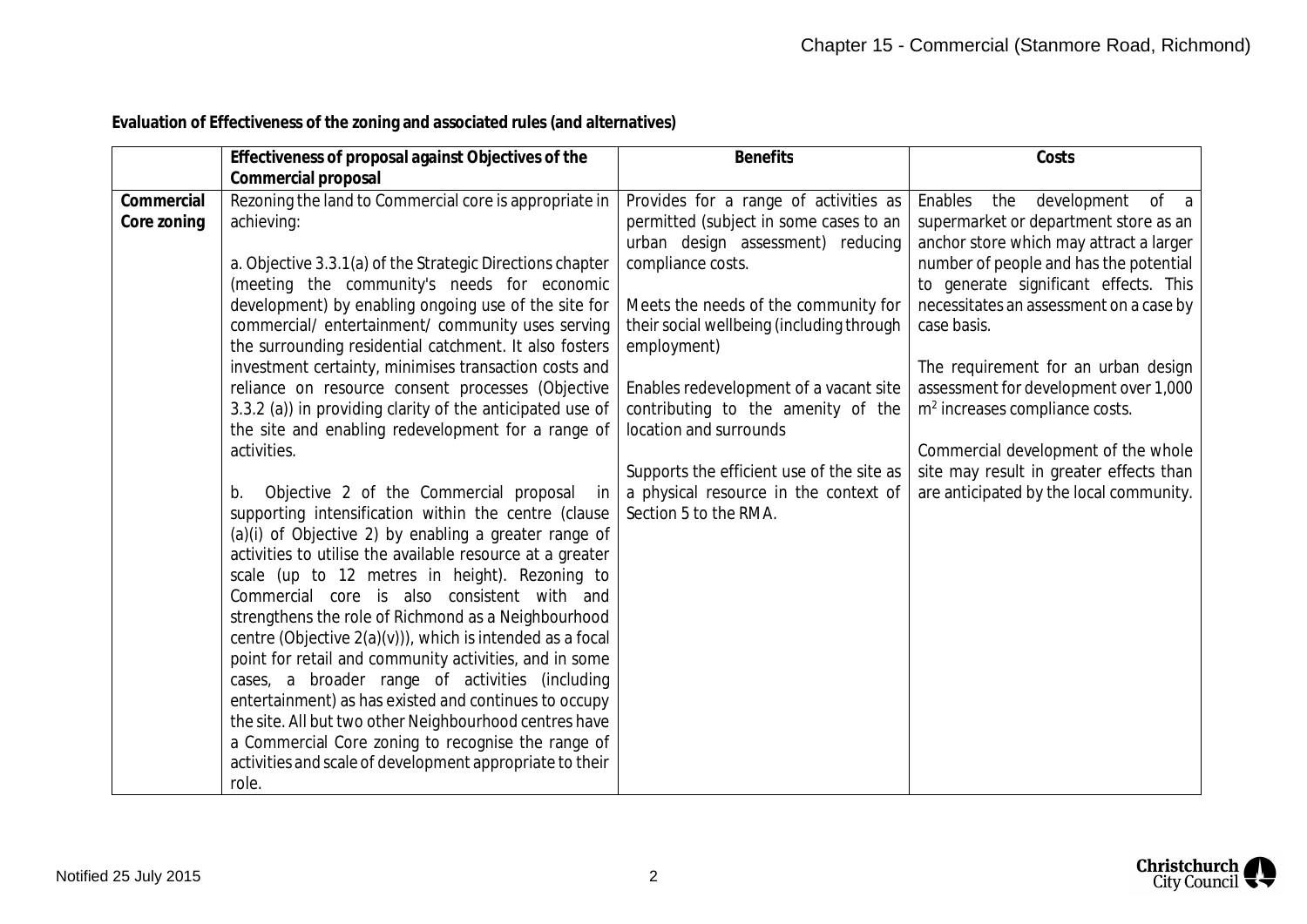|            | The proposal also supports the integration of activities<br>in a location accessible by a range of modes of<br>transport (Objective 2(a)(vi)) and supports the<br>Neighbourhood centre's recovery (Objective 2(a)(viii)). |                                                         |                                                                              |
|------------|---------------------------------------------------------------------------------------------------------------------------------------------------------------------------------------------------------------------------|---------------------------------------------------------|------------------------------------------------------------------------------|
|            | Provision for a supermarket/ department store on the<br>site as permitted supports the achievement of                                                                                                                     |                                                         |                                                                              |
|            | objective 3.3.7(e) of the Strategic Directions chapter in                                                                                                                                                                 |                                                         |                                                                              |
|            | maintaining a Neighbourhood centre as a community<br>focal point, and Objective2(a)(iii) of the Commercial                                                                                                                |                                                         |                                                                              |
|            | proposal, which identifies Neighbourhood centres as a                                                                                                                                                                     |                                                         |                                                                              |
|            | focal point specifically for convenience shopping.                                                                                                                                                                        |                                                         |                                                                              |
|            | However, it may not the most appropriate method in<br>achieving Objective 4(a)(v) of the Commercial                                                                                                                       |                                                         |                                                                              |
|            | proposal, which seeks, amongst other matters, a form                                                                                                                                                                      |                                                         |                                                                              |
|            | of development that manages adverse effects on the                                                                                                                                                                        |                                                         |                                                                              |
|            | surrounding environment.                                                                                                                                                                                                  |                                                         |                                                                              |
| Commercial | Rezoning the land to Commercial Local achieves                                                                                                                                                                            | Provides for a range of activities as                   | Existing activities (Richmond Working                                        |
| Local      | Objective 2(a)(i) of the Commercial proposal<br>in –<br>supporting intensification within the centre and                                                                                                                  | permitted at a small scale.                             | Mens Club) are reliant on existing use<br>rights, increasing transaction and |
|            | enabling commercial and community activities that                                                                                                                                                                         | Meets the needs of the community for                    | compliance costs.                                                            |
|            | utilise the available resource.                                                                                                                                                                                           | their social wellbeing (including through               |                                                                              |
|            |                                                                                                                                                                                                                           | employment)                                             | Limits on the range and scale of                                             |
|            | Rezoning to Commercial Local is also consistent with<br>and supports the role of Richmond as a Neighbourhood                                                                                                              | Enables redevelopment of a vacant site                  | activities<br>permitted<br>increases<br>compliance costs.                    |
|            | centre (Objective 2(a)(v)) which is intended as a focal                                                                                                                                                                   | contributing to the amenity of the                      |                                                                              |
|            | point for retail and community activities, while                                                                                                                                                                          | location and surrounds                                  | Commercial development of the whole                                          |
|            | supporting the integration of activities in a location                                                                                                                                                                    |                                                         | site may result in greater effects than                                      |
|            | accessible by a range of modes of transport (Objective<br>2(a)(vi)). Commercial Local zoning also supports the                                                                                                            | Supports the efficient use of the site as<br>a resource | are anticipated by the local community.                                      |
|            | Neighbourhood centre's recovery (Objective 2(a)(viii)).                                                                                                                                                                   |                                                         | Constraints on the range and scale of                                        |
|            |                                                                                                                                                                                                                           |                                                         | activities may result in the site                                            |

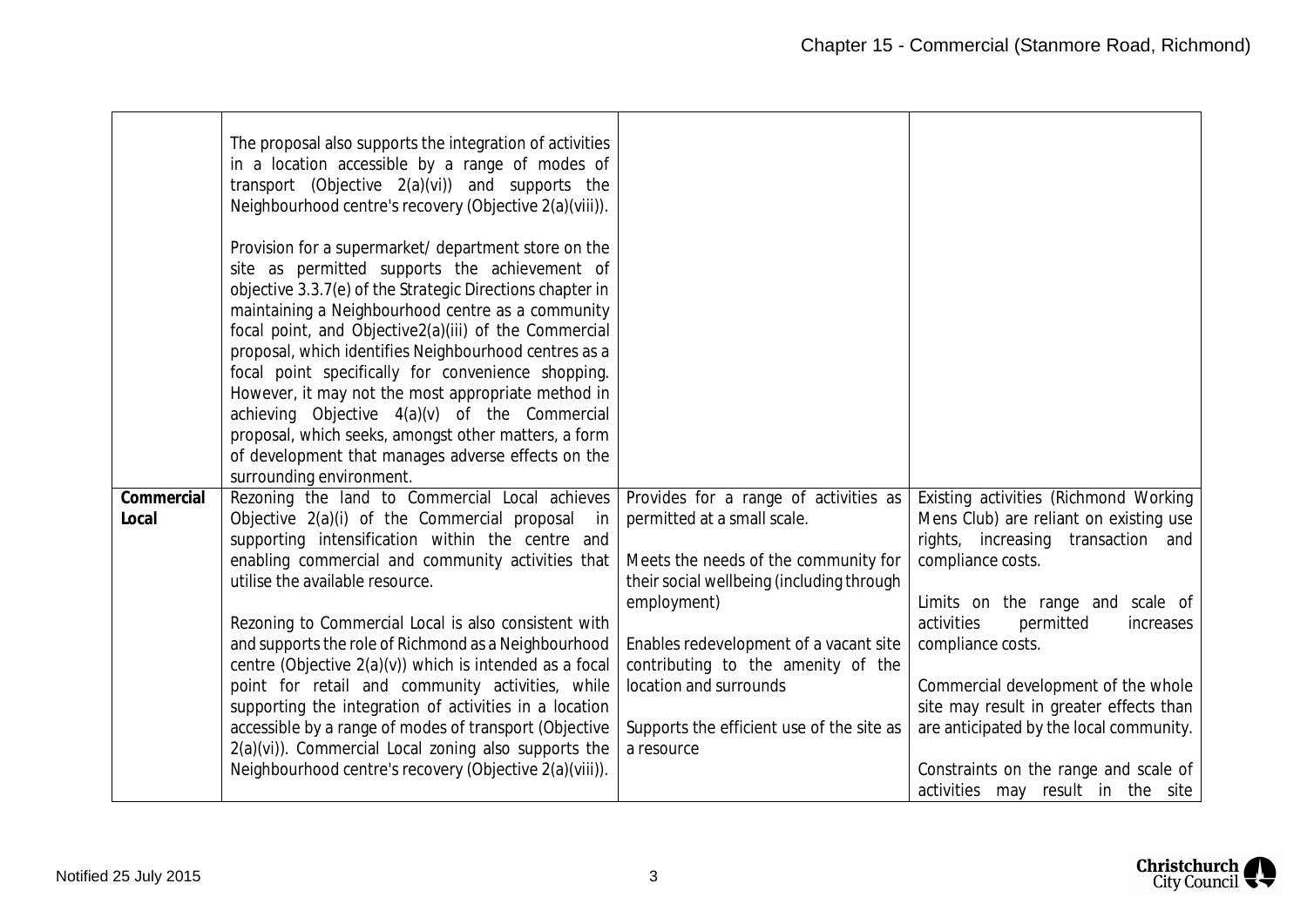|                                                                                    | However, it is less appropriate in achieving:<br>a. Objective 3.3.1(a) of the Strategic Directions chapter<br>(meeting the community's needs for economic<br>development) as it does not support the historic/<br>existing activities, which serve the surrounding<br>residential area.<br>b. Objective 3.3.2(a) of minimising transaction costs<br>and reliance on resource consent processes due to the<br>reliance on existing use rights for Entertainment<br>activities and a scale of development beyond what is<br>permitted by the Commercial Local zone rules.                                                                                                                                                                                                                                                                                        |                                                                                                                                                                                                                                                                                                                                                                                        | remaining vacant, reducing the level of<br>amenity<br>quality<br>and<br>of<br>the<br>environment.                                                                                                                                                                                                                                                                                                                                                                                                                                                                                                      |
|------------------------------------------------------------------------------------|----------------------------------------------------------------------------------------------------------------------------------------------------------------------------------------------------------------------------------------------------------------------------------------------------------------------------------------------------------------------------------------------------------------------------------------------------------------------------------------------------------------------------------------------------------------------------------------------------------------------------------------------------------------------------------------------------------------------------------------------------------------------------------------------------------------------------------------------------------------|----------------------------------------------------------------------------------------------------------------------------------------------------------------------------------------------------------------------------------------------------------------------------------------------------------------------------------------------------------------------------------------|--------------------------------------------------------------------------------------------------------------------------------------------------------------------------------------------------------------------------------------------------------------------------------------------------------------------------------------------------------------------------------------------------------------------------------------------------------------------------------------------------------------------------------------------------------------------------------------------------------|
| Residential<br>zoning with<br>scheduling<br>at 75 London<br>Street<br>(Status quo) | Zoning 75 London Street as Residential with scheduling<br>achieves Objective 3.3.1(b) of the Strategic Directions<br>chapter in providing investment certainty for the<br>Richmond Working Mens Club that their activity can<br>continue as a permitted activity with specific<br>standards.<br>The zoning of 75 London Street as residential is<br>appropriate in achieving Objective 3.3.7(d)<br>0f<br>increasing housing development opportunities of<br>suitable brownfield areas.<br>However, development of a greater scale or for a<br>broader range of activities is not consistent with<br>Objective 3.3.2 of the Strategic Directions chapter as it<br>will not minimise transaction costs and reliance on<br>resource consent processes.<br>It is not the most appropriate method in achieving<br>Objective 2 of the Commercial proposal including: | Recognises and provides for ongoing<br>use of the site by Richmond Working<br>Mens Club at a scale anticipated by the<br>plan.<br>residential<br>intensification<br>Enables<br>adjoining a commercial centre and on a<br>public transport route, contributing to<br>an increase in the population. This in<br>turn may increase activity in the centre<br>during the day and at night. | Limits on the range and scale of<br>activities<br>permitted<br>increases<br>compliance costs for activities beyond<br>that anticipated by a residential zoning.<br>An overlay providing for entertainment<br>as well as residential activities presents<br>uncertainty for the wider community of<br>the anticipated use of the site and does<br>not recognise the role of the activity as<br>a part of the centre.<br>Constraints on the range and scale of<br>activities may result in the site<br>remaining vacant, reducing the level of<br>amenity<br>quality<br>0f<br>and<br>the<br>environment. |